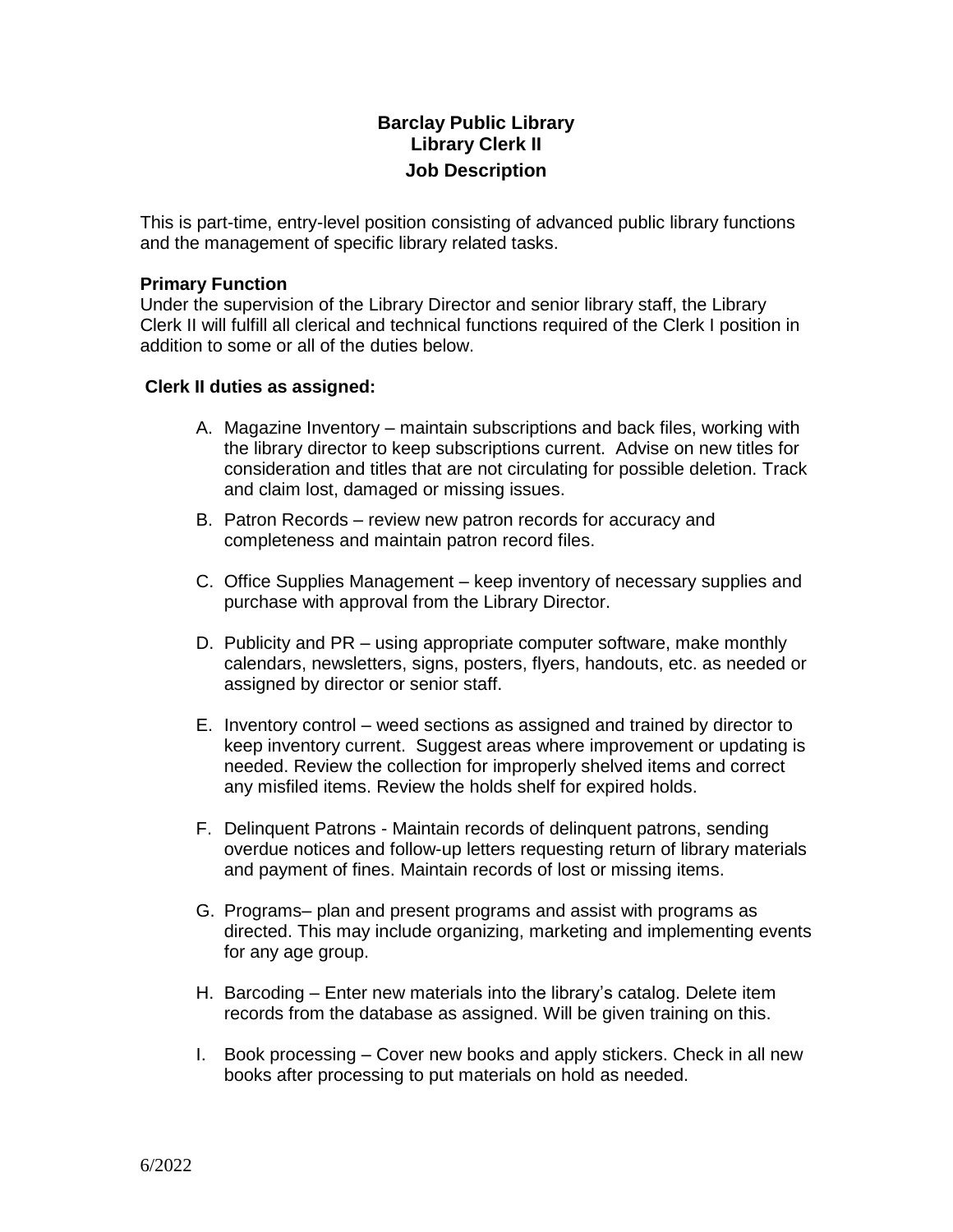- J. Holds Maintain file of patron author/title requests and put books on hold for patrons as they are purchased. Put books on hold for Saturday and Wednesday book clubs in a timely manner.
- K. Bookrun Manage requests submitted by faculty in the Warrensburg-Latham and Sangamon-Valley schools. Deliver requested materials to the schools once a week.
- L. Little Free Libraries and Harristown Village Hall Deliver materials to, weed, and maintain little free libraries and books located at Harristown Village Hall.
- M. Homebound Delivery Manage requests and provide delivery of library materials to persons who are physically unable to visit the library due to age, illness, disability or other incapacitating circumstances on a temporary or permanent basis.
- N. Displays Create and maintain displays. Check the displays daily and fill in with additional items as needed. Remove displays as required. Remove items from the new book shelf after 6 months (or sooner if the shelves are too full).
- O. Straightening Straighten up the library throughout the day. Return discarded books, materials and toys to their proper locations. Straighten up supplies, cabinets, the kitchen and the meeting room as needed.
- P. Maintenance Change furnace filters regularly. Take garbage to the curb weekly. Check the patio garbage can periodically and change as needed.
- Q. Mail Pick up mail from the post office on days scheduled to work. Take mail to the post office as required.
- R. Money Count the money drawer and donation receptacle weekly and pull income for deposit.